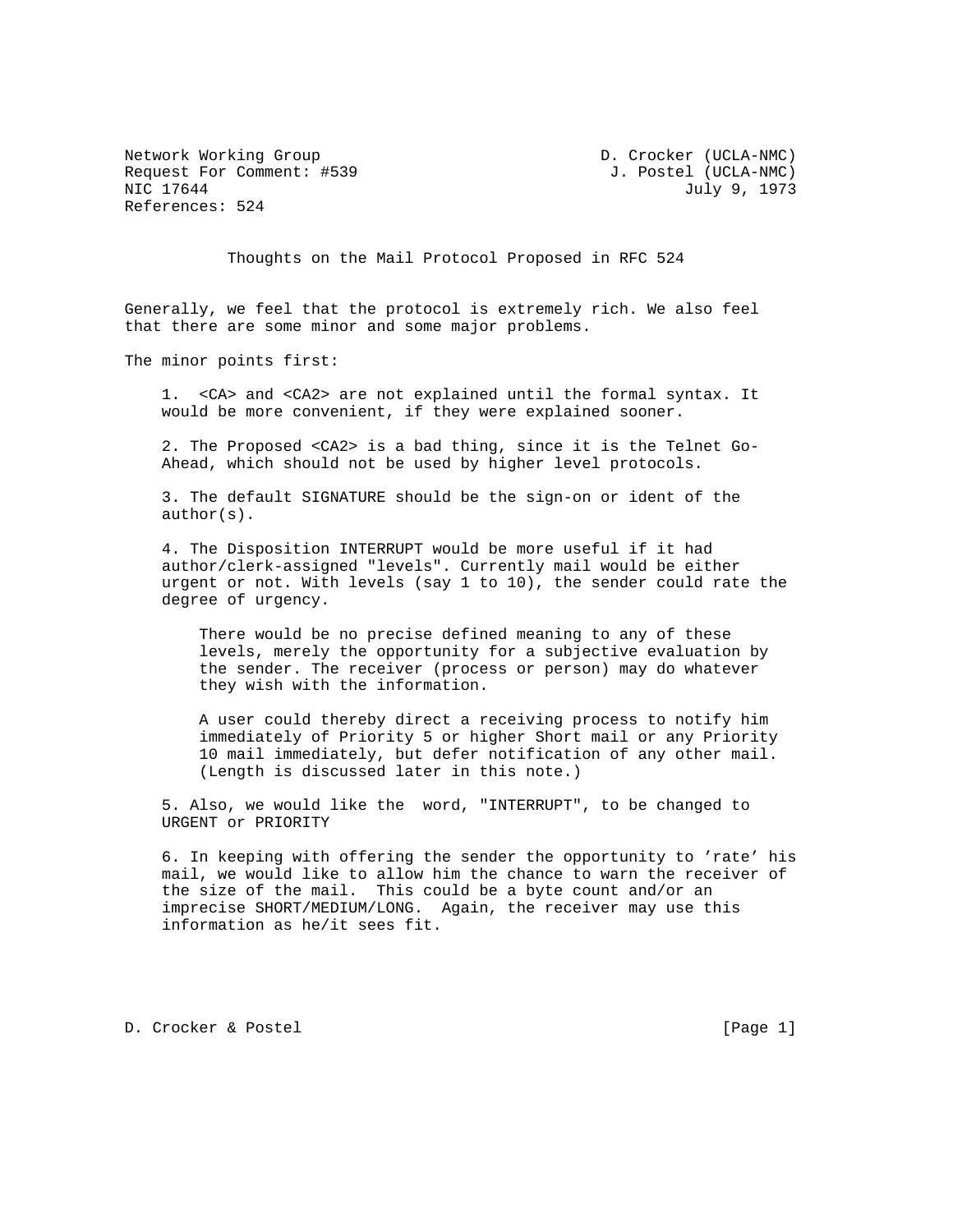7. The ID command seems confusing.

 If I am a clerk and sending to someone on another host, that host may ask me to 'prove' my identity by using an ID. How can the Sigma-7 at UCLA-NMC know WHITE's id? He does not have one on the Sigma, but certainly should be able to send mail to us there.

 8. How do ACK's, Progress Reports, or Replies work when there is no Reference Serial number?

 9. Please include the distinction between Static and Dynamic attributes as part of the formal syntax.

 10. Though hosts must be allowed to require a login, before they will accept mail, would like the Protocol document to reflect a negative attitude towards such a requirement.

 11. In describing defaults, relatively cryptic phrases such as "Author to the Clerk" are sometimes used. Please be a bit more clear.

 12. The sender is required to send Static, Dynamic, and then Optional parameters.

 This requires receiving hosts to buffer the contents before passing them on to the appropriate recipient. (In fact, before finding out whether it can/will accept the mail.)

The order should be: Dynamic, Optional, Static.

 By requiring the sending host to transmit the dynamic and optional attributes first, the receiving host can also reroute mail based upon its Priority and Length.

Now for the hairier problems:

 1. We would like to make a strong statement in favor of the unified-access (one selector process with one listening socket) approach. However, since it does not exist, yet:

 The Mail Protocol should NOT be a subsystem of FTP. The Mail Protocol USES the File Transfer Protocol, the same as RJE uses FTP. We therefore suggest the use of the RJE model.

 This unfortunately opens up the issue of logging in, to send mail. The advantage of having FTP have a MAIL command is that it defines a class of data transfer which many hosts will allow for

D. Crocker & Postel and The Crocker and The Page 2]